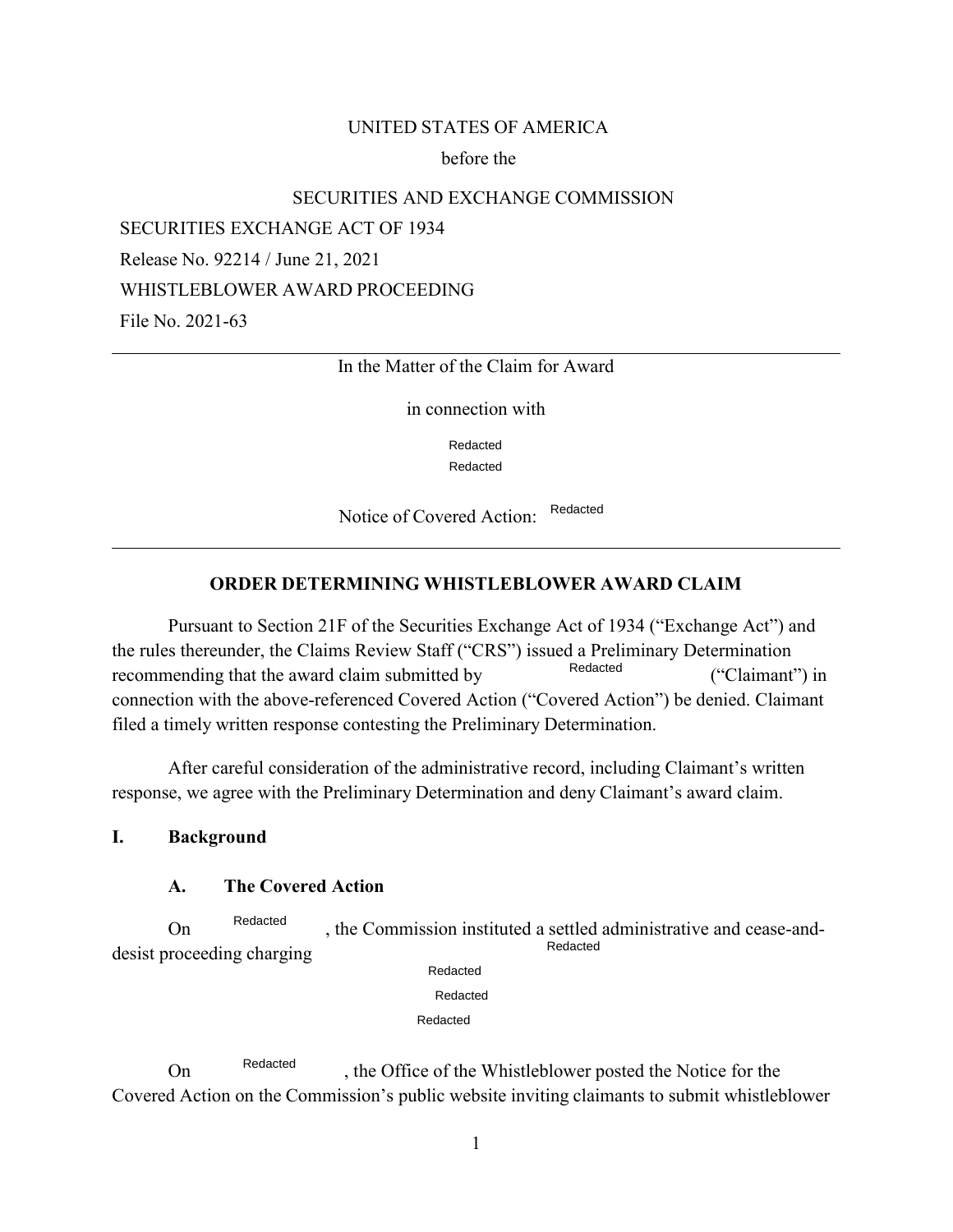award applications within 90 days, by Redacted . 1 Claimant filed a timely whistleblower award claim.

# **B. The Preliminary Determination**

 , the CRS issued a Preliminary Determination recommending that On Redacted Claimant's award claim be denied because Claimant's information did not lead to the successful enforcement of the Covered Action within the meaning of Section 21F(b)(1) of the Exchange Act and Rules 21F-3(a)(3) and 21F-4(c) thereunder. The record supporting the Preliminary Determination included the declaration (the "First Declaration") of one of the attorneys in a regional office of the Commission's Division of Enforcement who was responsible for the Covered Action. The First Declaration stated, under penalty of perjury, that none of the members of the investigative team recalled receiving any information provided by Claimant or communicating with Claimant. The First Declaration further attested that Claimant's information did not cause the Commission staff to open the Investigation or otherwise contribute to the success of the Covered Action.

## **C. Request for Reconsideration**

On <sup>Redacted</sup>, Claimant filed a timely request for reconsideration of the Preliminary Investigation and that it is likely that Commission staff reviewed \*\*\* tip, or if they did not, it was should have been reviewed between the time of its filing and the end of the Investigation. Redacted Determination. Specifically, Claimant argues in response to the Preliminary Determination that Claimant submitted a specific, viable, and credible tip to the Commission before it began its because the staff did not follow the procedures set out in the SEC's Enforcement Manual regarding the handling of tips, complaints, and referrals. Claimant alleges that the Claimant's tip Attached to the Claimant's request for reconsideration is an email that the Claimant sent to an Redacted \*\*\* ("Redacted Redacted email"). Claimant sent this email a year after submitting "" initial tip, and in attorney in a regional office of the Commission's Division of Enforcement on email, Claimant recommended that the Enforcement attorney review Claimant's TCR concerning ., Redacted ,  $,2$ 

### **II. Analysis**

 voluntarily provide the Commission with original information that leads to the successful To qualify for an award under Section 21F of the Exchange Act, a whistleblower must

<sup>1</sup>*See* Exchange Act Rule 21F-10(a), 17 C.F.R. § 240.21F-10(a).

 Enforcement to whom the email was sent. However, the Claimant did not send the email to that identified attorney. regional office. The attorney who received the email has provided a declaration under penalty of perjury. <sup>2</sup> The Claimant's request for reconsideration identifies a specific attorney in the Commission's Division of Redacted Instead, the Claimant sent the email to a different attorney in a different Commission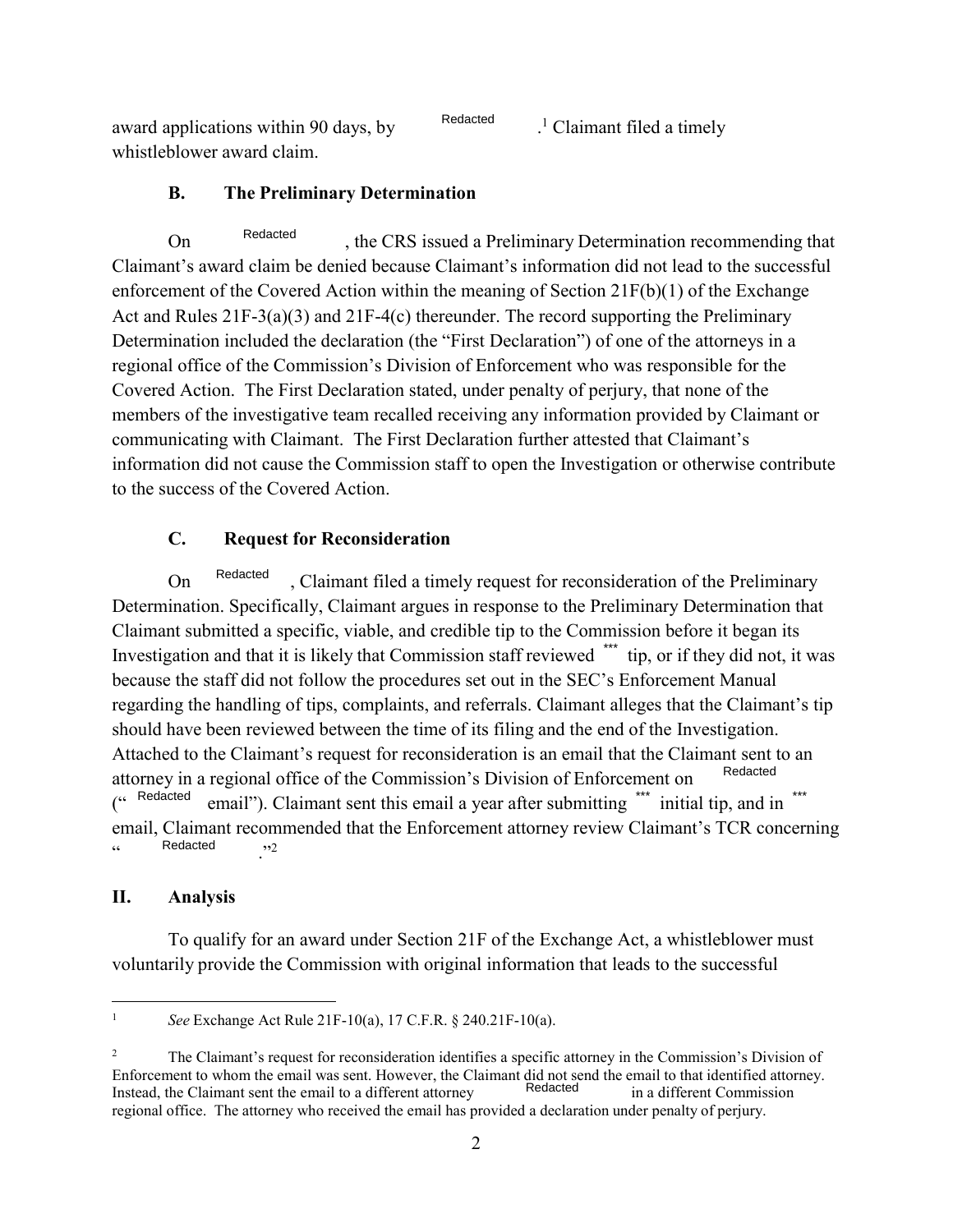enforcement of a covered action.<sup>3</sup> As relevant here, information leads to the success of a covered action if it: (1) causes the Commission staff to (i) commence an examination, open or reopen an investigation, or (ii) inquire into different conduct as part of a current Commission examination or investigation;4 or (2) significantly contributes to the success of a Commission judicial or administrative enforcement action.<sup>5</sup>

of Examinations' Risk Analysis Examination team, which used data analytics to identify<br>
Redacted<br>
Redacted The Investigation was not energy The Investigation was opened based on a referral by staff in the Commission's Division **Redacted** 

Redacted

The Investigation was not opened

based on information from the Claimant.

 Declaration") stating that the email was not sent to the staff responsible for the Investigation that stating that the investigative team never received or reviewed Claimant's tip. We find that none of the information that Claimant submitted led to the successful enforcement of the Covered Action. The \*\*\* attorney who wrote the First Declaration confirmed that (1) the investigative team did not review any of Claimant's submissions prior to the filing of the Covered Action; and (2) the Division of Examinations, whose referral prompted the opening of the Investigation culminating in the Covered Action, never reviewed Claimant's tip.<sup>6</sup> Further, the attorney, who received the <sup>Redacted</sup> email from Claimant and who shares the same last name of the email's intended recipient, provided a declaration (the "Second resulted in the Covered Action. This is consistent with statements in the First Declaration,

 short, Claimant argues that their tip would have led to the success of the Covered Action if it had which we credit, are clear that Claimant's information 1) did not cause the staff to open the As noted above, Claimant also argues that the staff mishandled their information. In been handled differently. However, the standard for award eligibility is not what the staff would have, or could have done in hypothetical circumstances but, rather, what impact the whistleblower's tip *actually* had on the investigation. Here, the First and Second Declarations,

See Exchange Act Section 21F(b)(1), 15 U.S.C. § 78u-6(b)(1).

See Exchange Act Rule 21F-4(c)(1), 17 C.F.R. § 240.21F-4(c)(1).

 *Order Determining Whistleblower Award Claims*, Exch. Act Rel. No. 85412, 2018 SEC LEXIS 615, at \*16 (Mar. 26, 2019); *Order Determining Whistleblower Award Claims*, Exch. Act Rel. No. 82897, 2018 SEC LEXIS 750, at \*16 (Mar. 19, 2018). See Exchange Act Section 21F(b)(1), 15 U.S.C. § 78u-6(b)(1).<br>
See Exchange Act Rule 21F-4(c)(1), 17 C.F.R. § 240.21F-4(c)(1).<br>
See Exchange Act Rule 21F-4(c)(2), 17 C.F.R. § 240.21F-4(c)(2). In determining whether informa significantly contributed to an enforcement action, we consider factors such as "whether the information allowed us to bring: (1) Our successful action in significantly less time or with significantly fewer resources; (2) additional successful claims; or (3) successful claims against additional individuals or entities." *Securities Whistleblower Incentives and Protections*, 76 Fed. Reg. 34300, 34325 (June 13, 2011). "The individual's information must have been 'meaningful' in that it 'made a substantial and important contribution' to the success of the covered action.'"

 $*16$  (Mar. 19, 2018).<br><sup>6</sup> Investigative staff confirmed that the data analytics identifying analytics on either of the companies. Redacted Redacted was initiated by data analytics on **Exercise 2** and that the Claimant's tip played no role in the initiation of the data